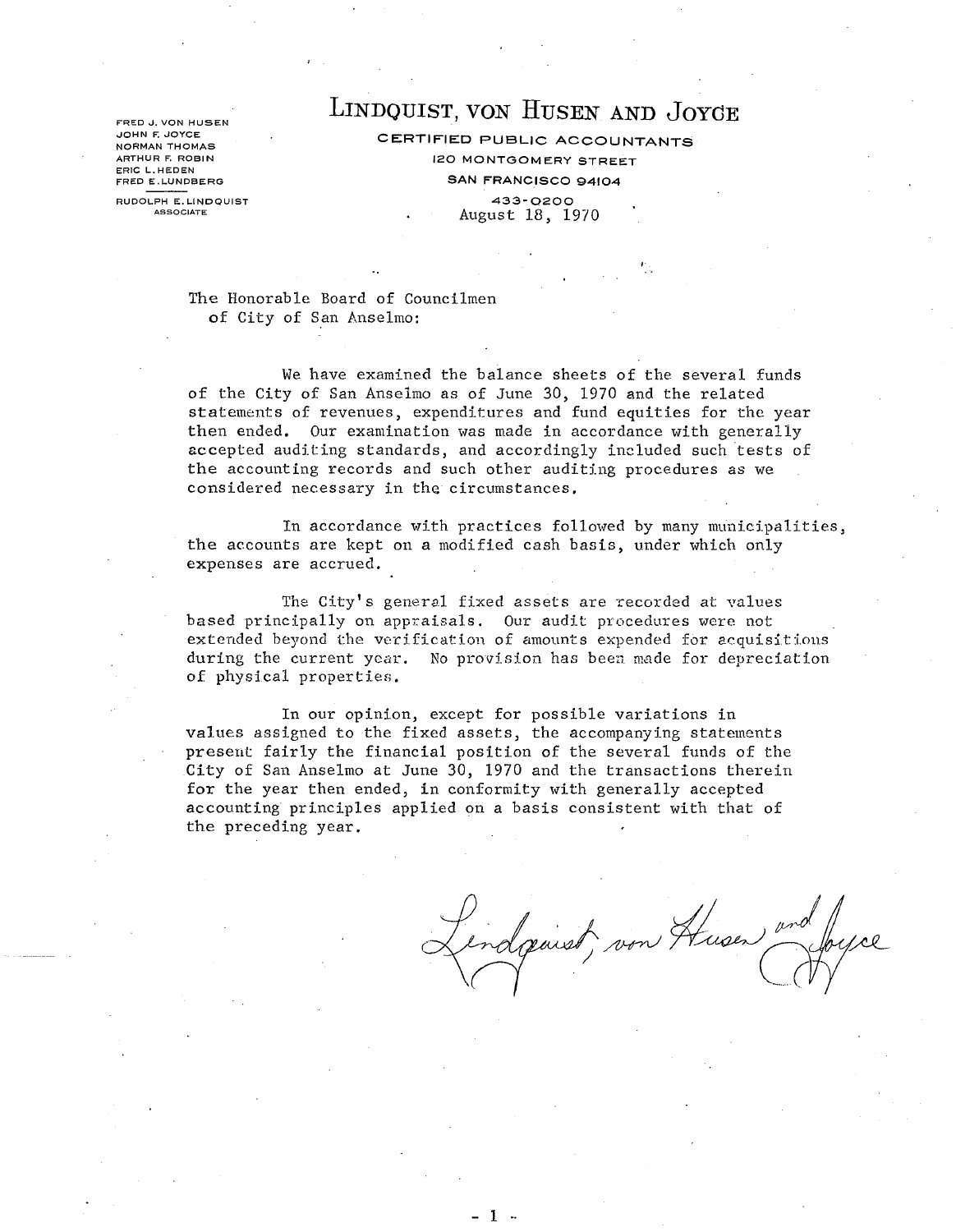# TABLE OF CONTENTS

| Accountants' Report                                                           |  | Page 1        |  |
|-------------------------------------------------------------------------------|--|---------------|--|
| Comments                                                                      |  | Pages 2 and 3 |  |
| Balance Sheet -<br>A11 Funds                                                  |  | Exhibit A     |  |
| Statement of Fund Equities                                                    |  | Exhibit B     |  |
| Statement of Revenue -<br>Estimated and Actual                                |  | Exhibit C     |  |
| Statement of Expenditures and<br>Encumbrances Compared with<br>Appropriations |  | Exhibit D     |  |
|                                                                               |  |               |  |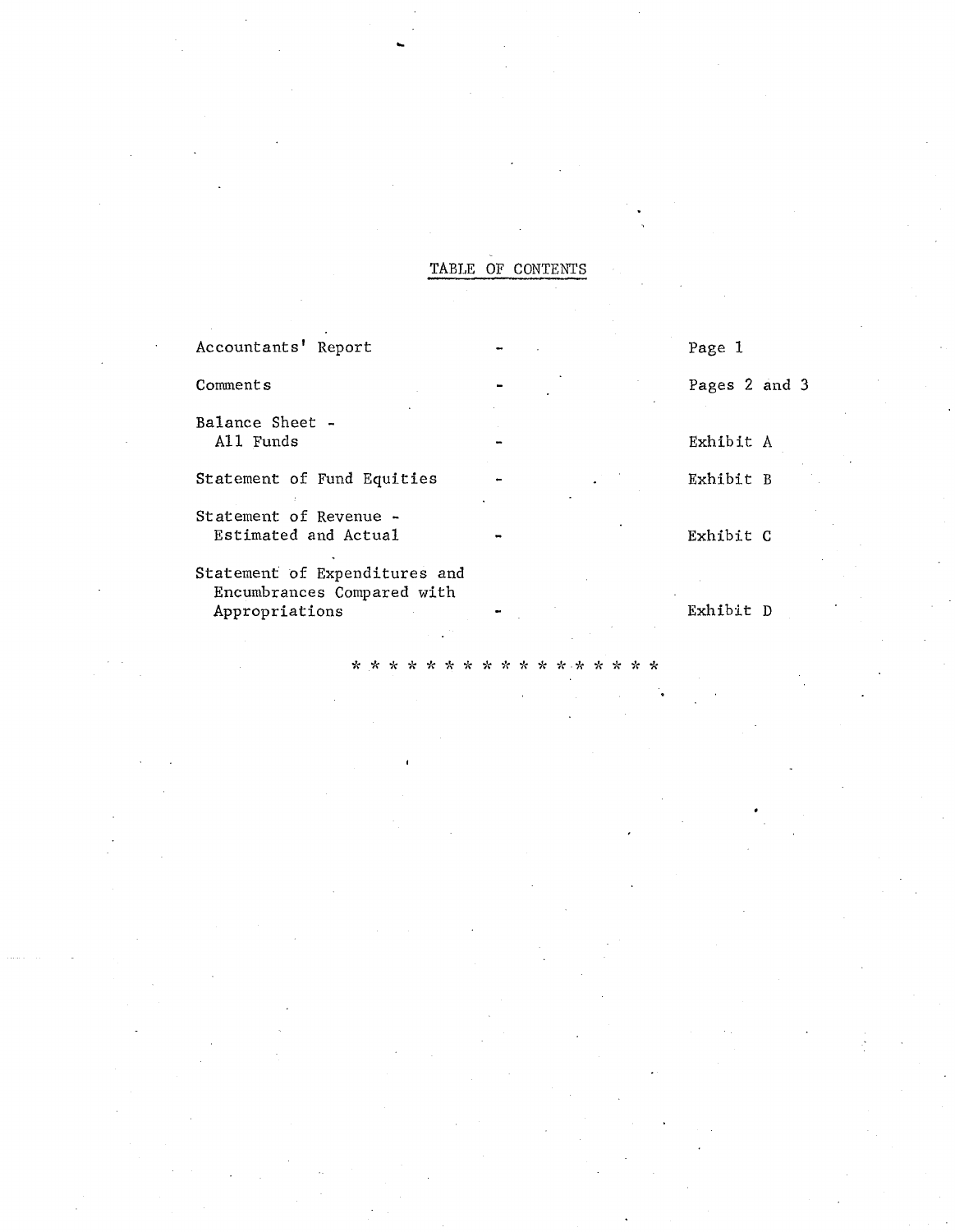#### $CASH - $398,212.09:$

This balance consists of the following:

| Petty Cash:<br>City offices<br>Library                                                                                                                                                                                                                  | \$<br>250.00<br>100.00                  | $\frac{1}{2}$ | 350.00                  |
|---------------------------------------------------------------------------------------------------------------------------------------------------------------------------------------------------------------------------------------------------------|-----------------------------------------|---------------|-------------------------|
| Demand deposits:<br>Wells Fargo Bank<br>Crocker-Citizens National Bank<br>Bank of America:<br>Special assessment district<br>Bail trust fund                                                                                                            | 47,166.68<br>1,500.00<br>95.71<br>16.02 |               | 48,778.41               |
| Time deposits - Bank of America:<br>Maturity date July 19, 1970<br>$6-3/4%$ interest                                                                                                                                                                    | 100,000.00                              |               |                         |
| Maturity date September 21, 1970<br>7% interest<br>Maturity date October 18, 1970<br>$6-1/4%$ interest<br>Federal National Mortgage Association<br>short term notes - face amount<br>\$50,000.00, maturing September 14, 1970,<br>priced to yield 7.47% | 100,000.00<br>100,000.00                |               | 300,000.00<br>49,083.68 |
| TOTAL                                                                                                                                                                                                                                                   |                                         |               | \$398,212.09            |

#### GENERAL FIXED ASSETS - \$1,322,635.13:

The City inventoried its general fixed assets during the 1961-62 fiscal year, assigned values thereto, and recorded the total valuation on its books. Land valuation was based on the County Assessor's appraisal for real estate tax purposes. The valuation of improvements was based on insurance appraisals. Equipment was valued at cost where such was ascertainable and at appraised or estimated values where costs were not known.

Except for additions for which funds were expended during the year under review, we did not verify the individual valuations.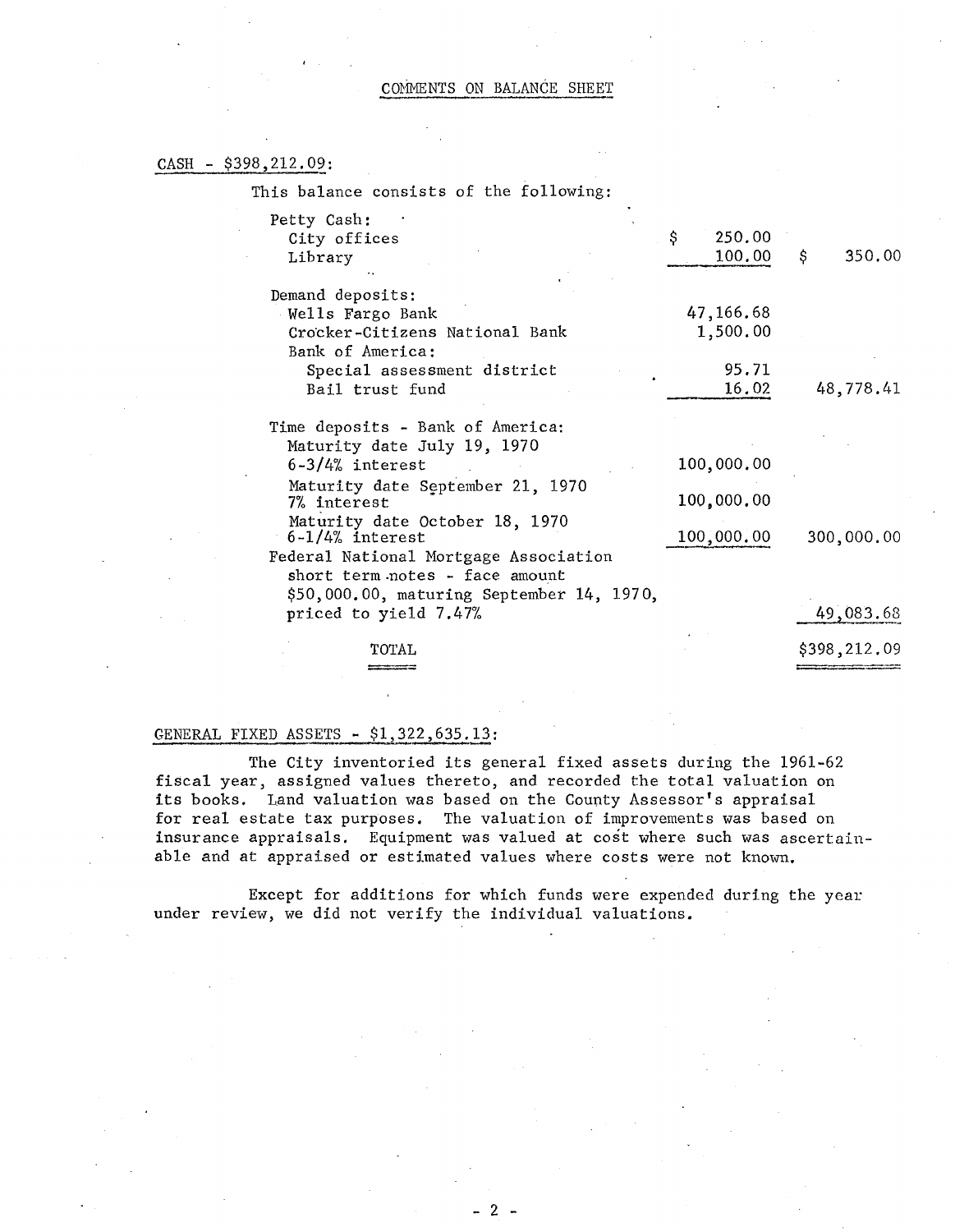#### \$27,848.19; ACCOUNTS PAYABLE RESERVE FOR ENCUMBRANCES - \$13,545.33:

Accounts payable consist of amounts due for materials and services furnished the City to June 30, 1970 which were unpaid at that date. The reserve for encumbrances represents outstanding purchase orders at June 30, 1970, the benefits of which were received after that date.

#### DEPOSIT TRUST FUNDS - \$3,393.53:

Of this amount, \$2,016.20 represents deposits received for street openings, etc., and will be taken into revenue when earned or refunded to the depositor. The balance of \$1,377.33 represents funds collected for use in the City's promotional and recreational activities.

#### GENERAL COMMENTS

#### BUDGETARY:

Actual revenues during the year were \$69,133.67 greater than those estimated, as shown in Exhibit C.

Expenditures for the year were \$55,150.20 less than appropriations, as shown in Exhibit D.

\* \* \* \* \* \* \* \* \* \* \* \* \* \* \* \* \* \*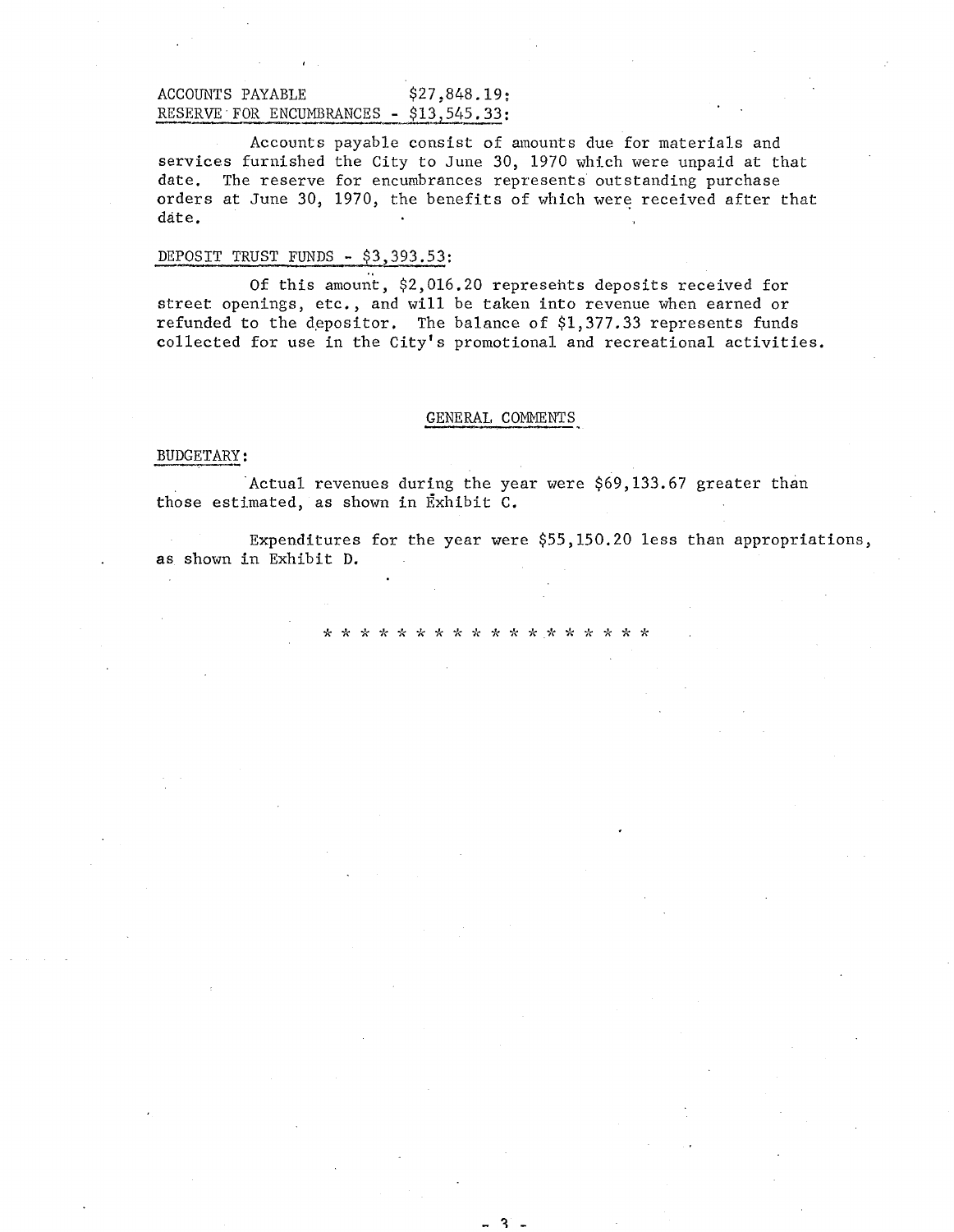$\mathcal{L}^{\text{max}}_{\text{max}}$  $\label{eq:2.1} \frac{1}{\sqrt{2}}\left(\frac{1}{\sqrt{2}}\right)^{2} \left(\frac{1}{\sqrt{2}}\right)^{2} \left(\frac{1}{\sqrt{2}}\right)^{2} \left(\frac{1}{\sqrt{2}}\right)^{2} \left(\frac{1}{\sqrt{2}}\right)^{2} \left(\frac{1}{\sqrt{2}}\right)^{2} \left(\frac{1}{\sqrt{2}}\right)^{2} \left(\frac{1}{\sqrt{2}}\right)^{2} \left(\frac{1}{\sqrt{2}}\right)^{2} \left(\frac{1}{\sqrt{2}}\right)^{2} \left(\frac{1}{\sqrt{2}}\right)^{2} \left(\$ 

 $\label{eq:2.1} \mathcal{L}(\mathcal{L}^{\text{max}}_{\mathcal{L}}(\mathcal{L}^{\text{max}}_{\mathcal{L}}(\mathcal{L}^{\text{max}}_{\mathcal{L}}(\mathcal{L}^{\text{max}}_{\mathcal{L}^{\text{max}}_{\mathcal{L}}(\mathcal{L}^{\text{max}}_{\mathcal{L}^{\text{max}}_{\mathcal{L}^{\text{max}}_{\mathcal{L}^{\text{max}}_{\mathcal{L}^{\text{max}}_{\mathcal{L}^{\text{max}}_{\mathcal{L}^{\text{max}}_{\mathcal{L}^{\text{max}}_{\mathcal{L}^{\text{max}}$ 

 $\label{eq:2.1} \frac{1}{\sqrt{2}}\int_{\mathbb{R}^3}\frac{1}{\sqrt{2}}\left(\frac{1}{\sqrt{2}}\right)^2\left(\frac{1}{\sqrt{2}}\right)^2\left(\frac{1}{\sqrt{2}}\right)^2\left(\frac{1}{\sqrt{2}}\right)^2\left(\frac{1}{\sqrt{2}}\right)^2.$  $\sim 60$  km s  $^{-1}$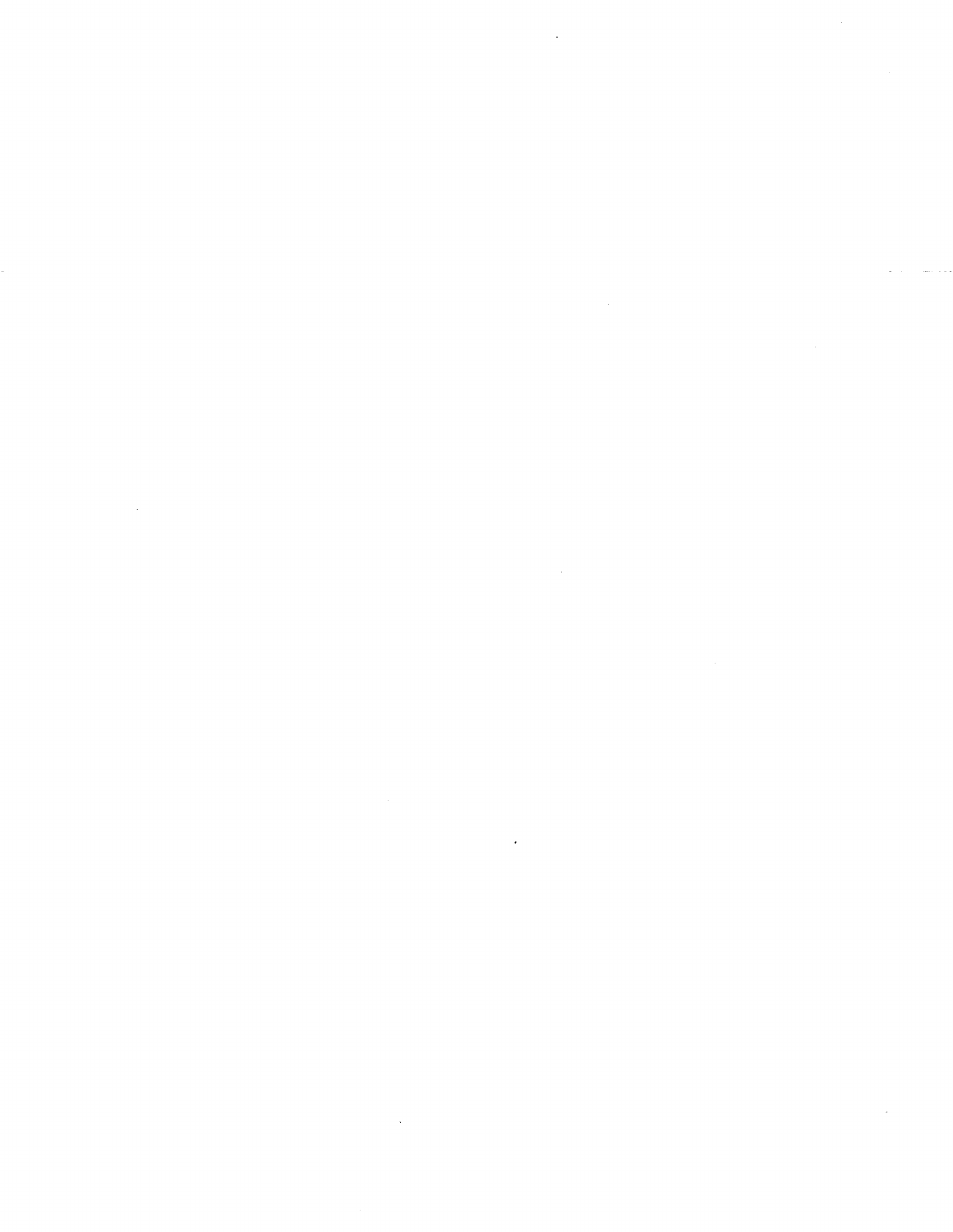| Park and<br>Recreation<br>Fund | Retirement<br>Fund | Gas Tax<br>Fund | Capital<br><b>Improvements</b><br>Fund | Storm<br>Drains<br>Fund | Special<br>Assessments<br>District<br>Fund<br>$1959 - 1$ | General Fixed<br>Assets |
|--------------------------------|--------------------|-----------------|----------------------------------------|-------------------------|----------------------------------------------------------|-------------------------|
| \$31,383.95                    | \$42,663.22        | \$24,039.16     | \$51,087.73<br>7,000.00                | \$947.20                | \$95.71                                                  |                         |
|                                |                    |                 |                                        |                         |                                                          | \$1,322,635.13          |
| \$31,383.95                    | \$42,663.22        | \$24,039.16     | \$58,087.73                            | \$947.20                | \$95.71                                                  | \$1,322,635.13          |
|                                |                    |                 |                                        |                         |                                                          |                         |
|                                |                    |                 |                                        |                         |                                                          |                         |
|                                |                    |                 |                                        |                         |                                                          |                         |
|                                |                    |                 |                                        |                         |                                                          |                         |
| \$1,475.94                     |                    |                 |                                        |                         |                                                          |                         |
| 1,042.00                       |                    |                 |                                        | 500.00                  |                                                          |                         |
| 1,377.33                       |                    |                 |                                        |                         |                                                          |                         |
|                                |                    |                 |                                        |                         |                                                          |                         |
|                                |                    |                 |                                        |                         |                                                          | 1,322,635.13            |
| 27,488.68                      | 42,663.22          | 24,039.16       | 58,087.73                              | 447.20                  | 95.71                                                    |                         |
| \$31,383.95                    | \$42,663.22        | \$24,039.16     | \$58,087.73                            | \$947.20                | \$95.71                                                  | \$1,322.635.13          |

 $\sim 10^6$ 

 $\sim 10$ 

 $\sim$ 

 $\sim 400$  km s  $^{-1}$ 

 $\sim$ 

 $\sim$ 

============

 $\mathcal{L}_{\mathcal{A}}$ 

 $\sim 10$ 

 $\langle \cdot \rangle$ 

 $\mathcal{A}^{\text{max}}_{\text{max}}$ 

 $\sim$ 

 $\mathcal{A}^{\mathcal{A}}$ 

**Professional Professional Professional Professional Professional Professional Professional Professional Professional Professional Professional Professional Professional Professional Professional Professional Professional** 

 $\label{eq:2.1} \mathcal{L}(\mathcal{L}^{\text{max}}_{\mathcal{L}}(\mathcal{L}^{\text{max}}_{\mathcal{L}})) \leq \mathcal{L}(\mathcal{L}^{\text{max}}_{\mathcal{L}}(\mathcal{L}^{\text{max}}_{\mathcal{L}}))$ 

 $\sim 10$ 

 $\sim$   $\sim$ 

 $\hat{\mathcal{A}}$ 

 $\epsilon$  :

 $\Delta \sim 1$ 

 $\sim$ 

and a strong of the state of the state of the state of the state of the state of the state of the state of the<br>The state of the state of the state of the state of the state of the state of the state of the state of the st

 $\mathcal{L}_{\text{max}}$  and  $\mathcal{L}_{\text{max}}$ 

 $\sim$ 

 $\bar{\epsilon}$ 

 $\mathcal{A}^{\mathcal{A}}$ 

 $\mathcal{F}^{\mathbb{R}}$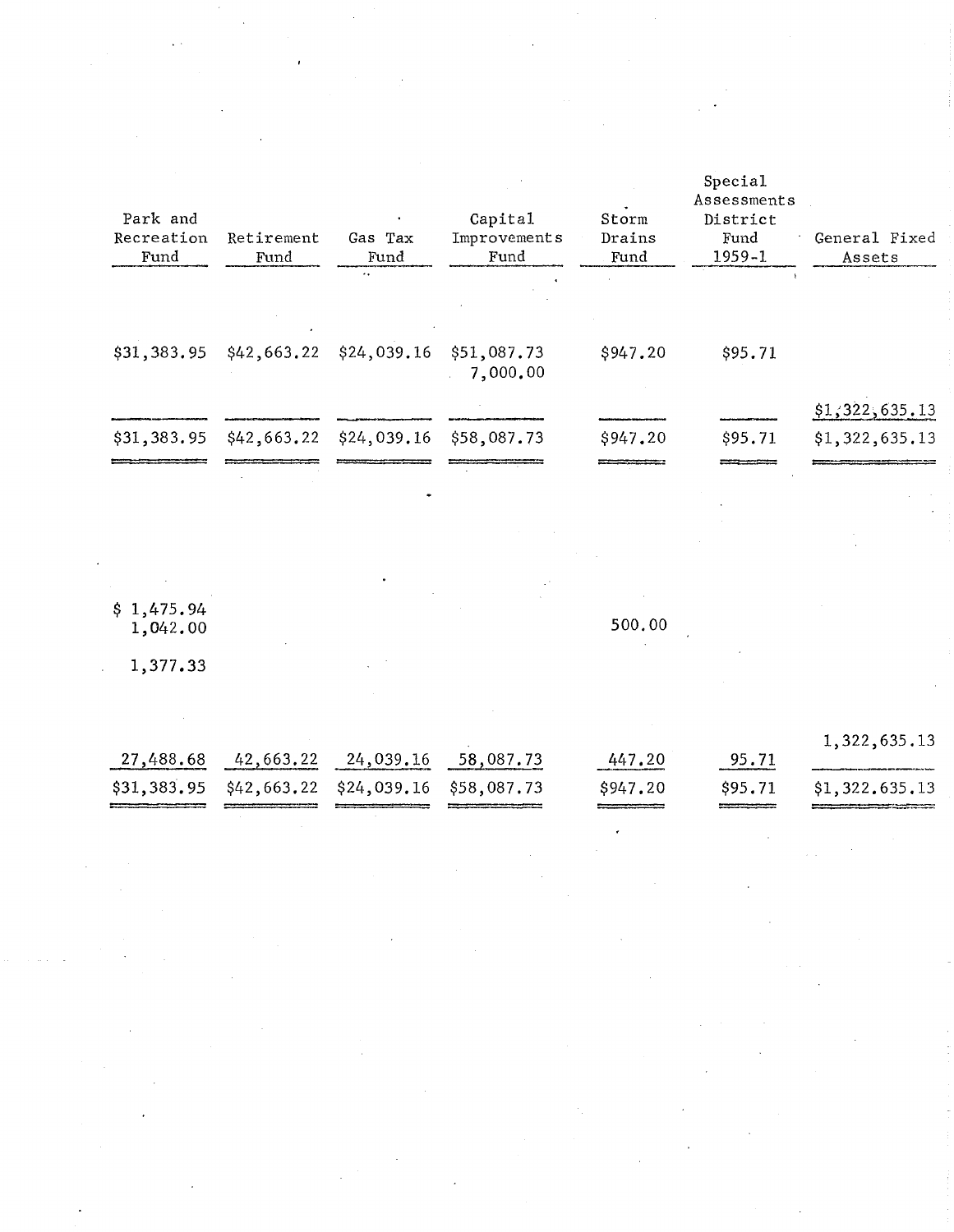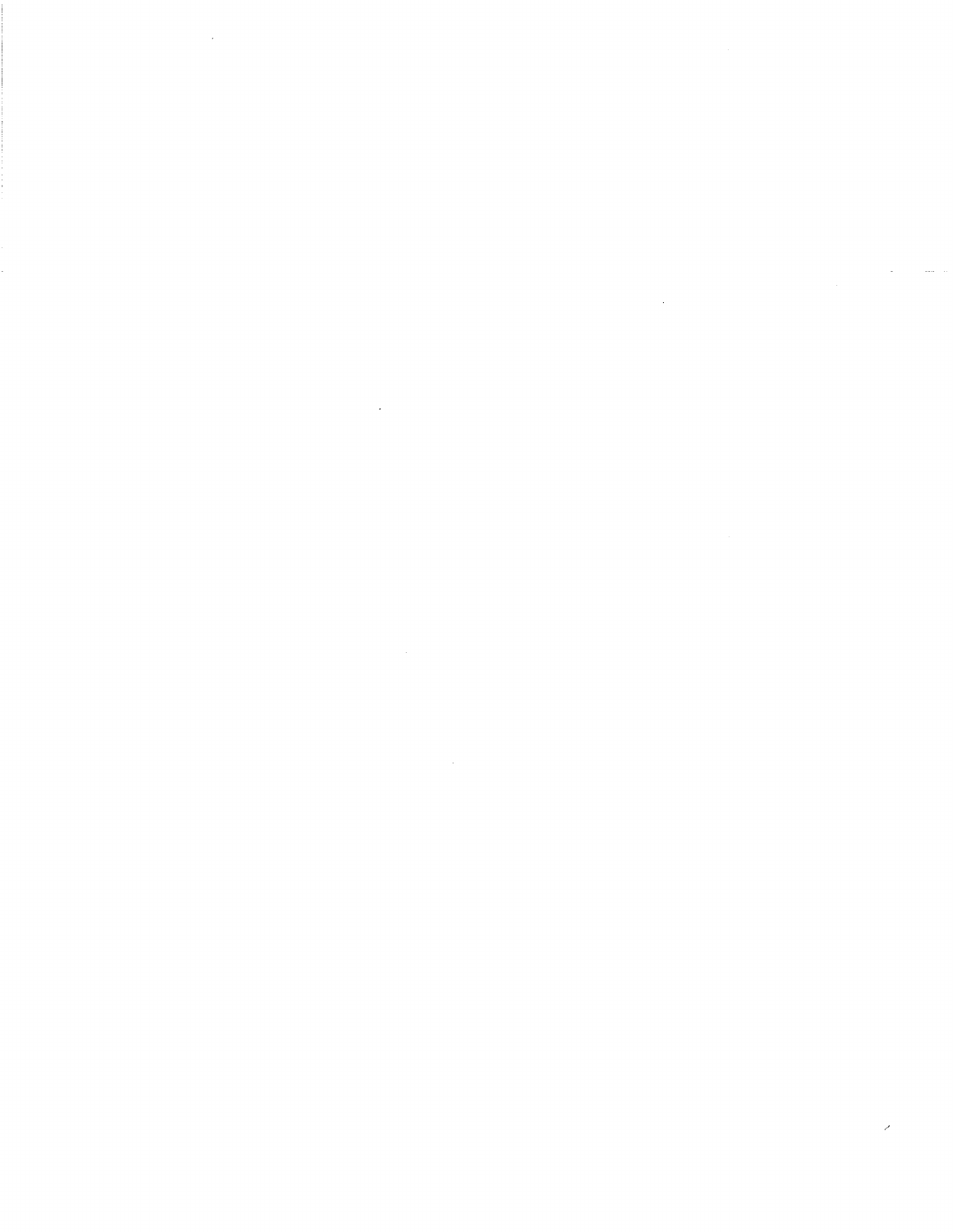| Library<br>Fund | Park and<br>Recreation<br>Fund | Retirement<br>Fund | Gas Tax<br>Fund        | Capital<br><b>Improvements</b><br>Fund | Storm<br>Drains<br>Fund | Special<br>Assessment<br>District<br>Fund<br>1959-1 |
|-----------------|--------------------------------|--------------------|------------------------|----------------------------------------|-------------------------|-----------------------------------------------------|
| \$15,876.69     | 1,514.22<br>\$                 | \$40,346.03        | \$98,401.16            | \$33,013.96                            | \$10,554.69             | \$95.48                                             |
| 57,049.79       | 86,977.55                      | 75,380.55          |                        | 36,661.51                              | 15,400.31               |                                                     |
| 7,176.13        |                                | 7,269.55           | 3,306.73<br>117,755.32 | 1,849.75                               |                         | 358.93                                              |
| 50.00           | 11,357.84                      |                    |                        |                                        |                         |                                                     |
| 64,275.92       | 98,335.39                      | 82,650.10          | 121,062.05             | 38,511.26                              | 15,400.31               | 358.93                                              |
|                 |                                |                    | (195, 424.05)          | 3,425.00                               |                         |                                                     |
| 80, 152.61      | 99,849.61                      | 122,996.13.        | 24,039.16              | 74,950.22                              | 25,955.00               | 454.41                                              |
|                 |                                |                    |                        | 16,862.49                              | 25,507.80               |                                                     |
| 63,615.30       | $-74,590.53$                   | 80,332.91          |                        |                                        |                         | 358.70                                              |
| 63,615.30       | 74,590.53                      | 80,332.91          |                        | 16,862.49                              | 25,507.80               | 358.70                                              |
| (941.02)        | (2, 229.60)                    |                    |                        |                                        |                         |                                                     |
| 62,674.28       | 72,360.93                      | 80,332.91          |                        | 16,862.49                              | 25,507.80               | 358.70                                              |
| \$17,478.33     | \$27,488.68                    | \$42,663.22        | \$24,039.16            | \$58,087.73                            | 447.20                  | \$95.71                                             |
|                 |                                |                    |                        |                                        |                         |                                                     |

 $\label{eq:2.1} \frac{1}{\sqrt{2}}\left(\frac{1}{\sqrt{2}}\right)^{2} \left(\frac{1}{\sqrt{2}}\right)^{2} \left(\frac{1}{\sqrt{2}}\right)^{2} \left(\frac{1}{\sqrt{2}}\right)^{2} \left(\frac{1}{\sqrt{2}}\right)^{2} \left(\frac{1}{\sqrt{2}}\right)^{2} \left(\frac{1}{\sqrt{2}}\right)^{2} \left(\frac{1}{\sqrt{2}}\right)^{2} \left(\frac{1}{\sqrt{2}}\right)^{2} \left(\frac{1}{\sqrt{2}}\right)^{2} \left(\frac{1}{\sqrt{2}}\right)^{2} \left(\$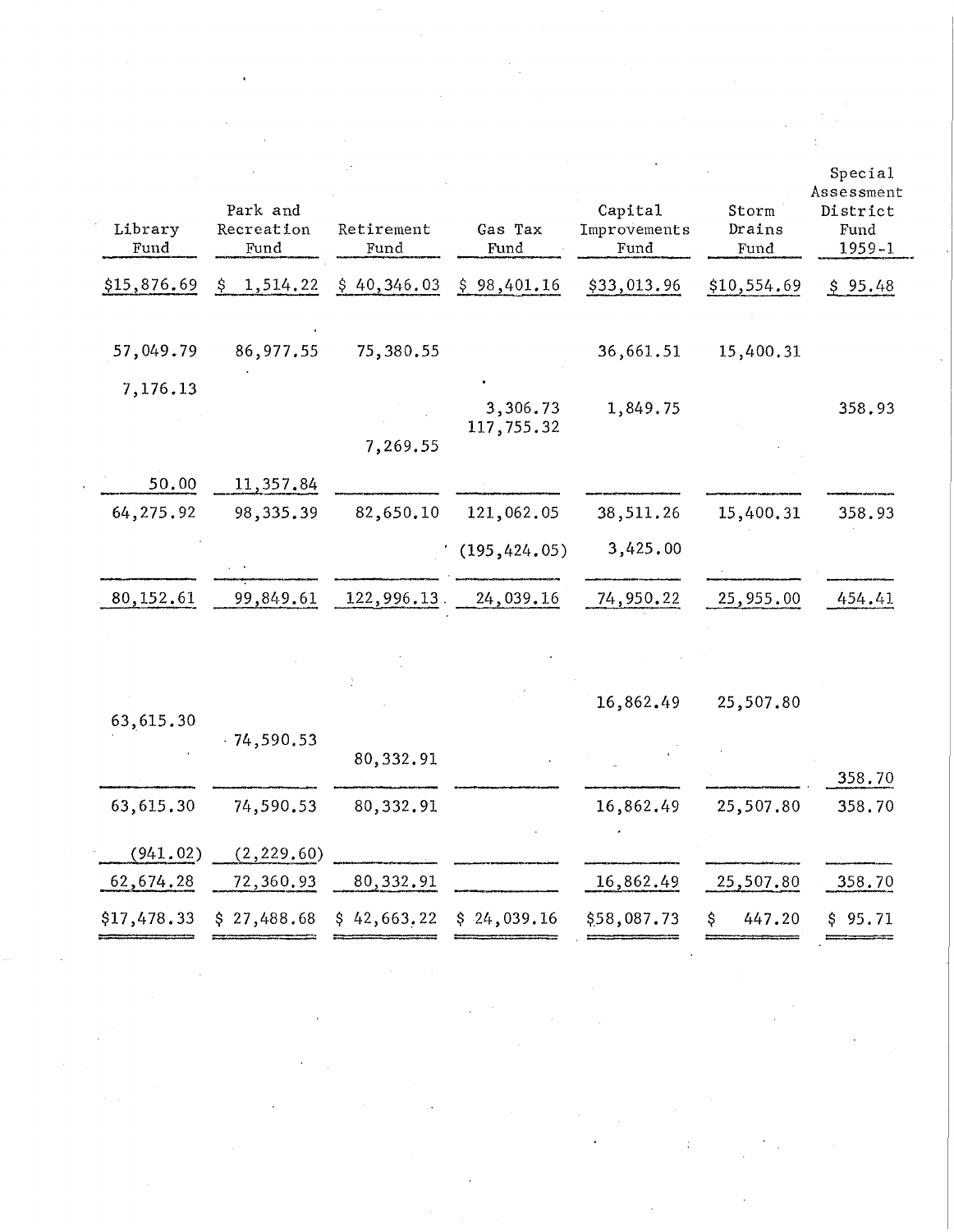$\mathbf{F}(\mathbf{r},\mathbf{r})$ 

# $STATEMENT$  OF REVENUE - ESTIMATED AND ACTUAL

YEAR ENDED JUNE 30, 1970

|                                   | Estimated           | Actual              | Excess<br>(Deficiency) |
|-----------------------------------|---------------------|---------------------|------------------------|
| GENERAL FUND:                     |                     |                     |                        |
| Taxes:                            |                     |                     |                        |
| Property taxes:                   |                     |                     |                        |
| Current year                      | \$325,611.00        | \$336,150.46        | \$10,539.46            |
| Prior years                       | 12,985.00           | 15,874.78           | 2,889.78               |
| Sales and use taxes               | 135,000.00          | 148,479.13          | 13,479.13              |
| Franchises                        | 15,500.00           | 17,983.11           | 2,483.11               |
| Transfer tax                      | 4,000.00            | 3,674.88            | (325.12)               |
|                                   | 493,096.00          | 522, 162.36         | 29,066.36              |
| Licenses and permits:             |                     |                     |                        |
| <b>Business licenses</b>          | 22,000.00           | 25,005.10           | 3,005.10               |
| Animal licenses                   | 4,000.00            | 5,089.50            | 1,089.50               |
| Permits                           | 7,100.00            | 7,832.65            | 732.65                 |
|                                   | 33,100.00           | 37,927.25           | 4,827.25               |
| Fines, forfeitures and penalties: |                     |                     |                        |
| Vehicle code fines                | 13,000.00           | 9,624.51            | (3, 375.49)            |
| Other court fines                 | 8,000.00            | 11,788.94           | 3,788.94               |
|                                   | 21,000.00           | 21,413.45           | 413.45                 |
| Revenue from use of               |                     |                     |                        |
| money and property:               |                     |                     |                        |
| Interest                          | 12,000.00           | 12,058.39           | 58.39                  |
| Rental                            | 800.00              | 800.00              |                        |
|                                   | 12,800.00           | 12,858.39           | 58.39                  |
| Revenue from other agencies:      |                     |                     |                        |
| Cigarette tax                     | 35,000.00           | 36,831.20           | 1,831.20               |
| Alcoholic beverage license fees   | 6,500,00            | 6,237.18            | (262, 82)              |
| Motor vehicle in-lieu tax         | 88,000.00<br>400.00 | 90,172.02<br>622.54 | 2,172.02               |
| Trailer coach in-lieu tax         |                     |                     | 222.54                 |
|                                   | 129,900.00          | 133.862.94          | 3,962.94               |
| Charges for current service:      |                     |                     |                        |
| Sleepy Hollow Fire District       | 56,500.00           | 57,633.43           | 1,133.43               |
| Zoning and subdivision fees       | 400.00              | 875.00              | 475.00                 |
|                                   | 56,900.00           | 58,508.43           | 1,608.43               |
| County subvention                 | 91,500.00           | 91,500.00           |                        |
| Other income                      | 17,000.00           | 22,429.82           | 5,429.82               |
| Total general fund - forward      | 855,296.00          | 900,662.64          | 45,366.64              |

## EXHIBIT C - (CONTINUED)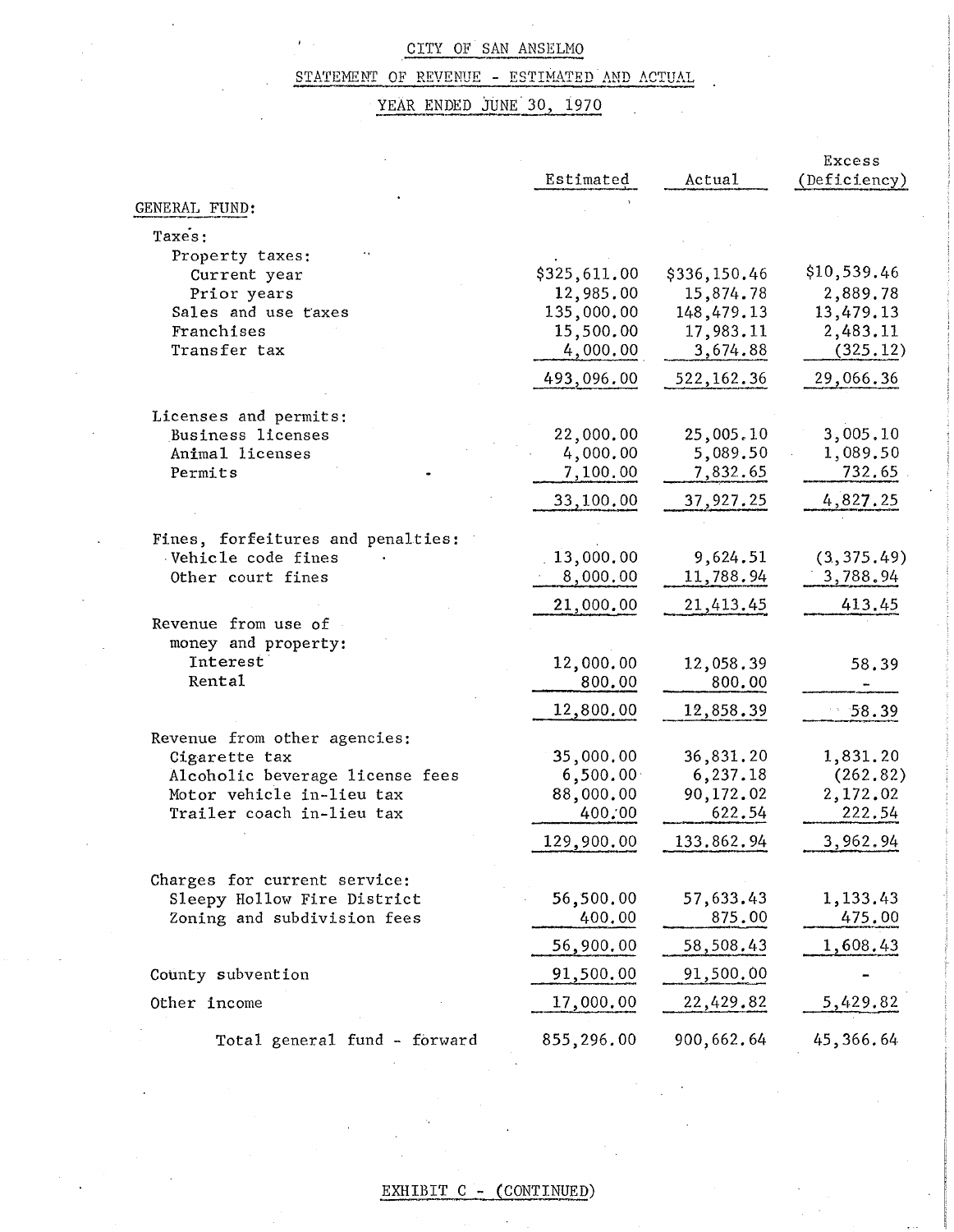$\mathbf{r}_{\mathrm{max}}$ 

 $\ddot{\phantom{a}}$ 

 $\lambda$ 

 $\bar{z}$ 

 $\Omega_{\rm{max}}$ 

# STATEMENT OF REVENUE - ESTIMATED AND ACTUAL

YEAR ENDED JUNE 30, 1970

|                                                                                                        | Estimated                                      | Actual                                            | Excess<br>(Deficiency)                     |
|--------------------------------------------------------------------------------------------------------|------------------------------------------------|---------------------------------------------------|--------------------------------------------|
| Brought forward                                                                                        | 855,296.00                                     | 900,662.64<br>S.                                  | \$45,366.64                                |
| LIBRARY FUND:                                                                                          |                                                |                                                   |                                            |
| Property taxes:<br>Current year<br>Prior years<br>Library fines and rentals<br>Other income            | 52,785.00<br>2,105.00<br>7,000.00<br>480.00    | 54,477.09<br>2,572.70<br>7,176.13<br>50.00        | 1,692.09<br>467.70<br>176.13<br>(430.00)   |
| Total library fund                                                                                     | 62,370.00                                      | 64, 275.92                                        | 1,905.92                                   |
| PARK AND RECREATION FUND:                                                                              |                                                |                                                   |                                            |
| Property taxes:<br>Current year<br>Prior years<br>Other income<br>Total park and recreation fund       | 80,479.00<br>3,210.00<br>5,300.00<br>88,989.00 | 83,055.25<br>3,922.30<br>11,357.84<br>98, 335. 39 | 2,576.25<br>712.30<br>6,057.84<br>9,346.39 |
| RETIREMENT FUND:                                                                                       |                                                |                                                   |                                            |
| Property taxes:<br>Current year<br>Prior years<br>Sleepy Hollow Fire District<br>Total retirement fund | 69,734.00<br>2,781.00<br>7,300.00<br>79,815.00 | 71,981.22<br>3,399.33<br>7,269.55<br>82,650.10    | 2, 247.22<br>618.33<br>(30.45)<br>2,835.10 |
| GAS TAX FUND:                                                                                          |                                                |                                                   |                                            |
| Construction and maintenance -<br>matching funds not required<br>Construction and maintenance -        | 58,584.00                                      | 61,383.74                                         | 2,799.74                                   |
| matching funds required<br>Engineering<br>Interest                                                     | 51,680.00<br>3,000.00                          | 53,371.58<br>3,000,00<br>3,306.73                 | 1,691.58<br>3,306.73                       |
| Total gas tax fund                                                                                     | 113,264.00                                     | 121,062.05                                        | 7,798.05                                   |
| CAPITAL IMPROVEMENTS FUNDS:                                                                            |                                                |                                                   |                                            |
| Property taxes:<br>Current year<br>Prior years<br>Interest                                             | 33,874.00<br>1,351.00<br>2,000.00              | 35,008.24<br>1,653.27<br>1,849.75                 | 1,134.24<br>302.27<br>(150.25)             |
| Total capital improvements fund                                                                        | 37,225.00                                      | 38,511.26                                         | 1,286.26                                   |
| Carried forward                                                                                        | 1,236,959.00                                   | 1,305.497.36                                      | 68,538.36                                  |

#### EXHIBIT C - (CONTINUED)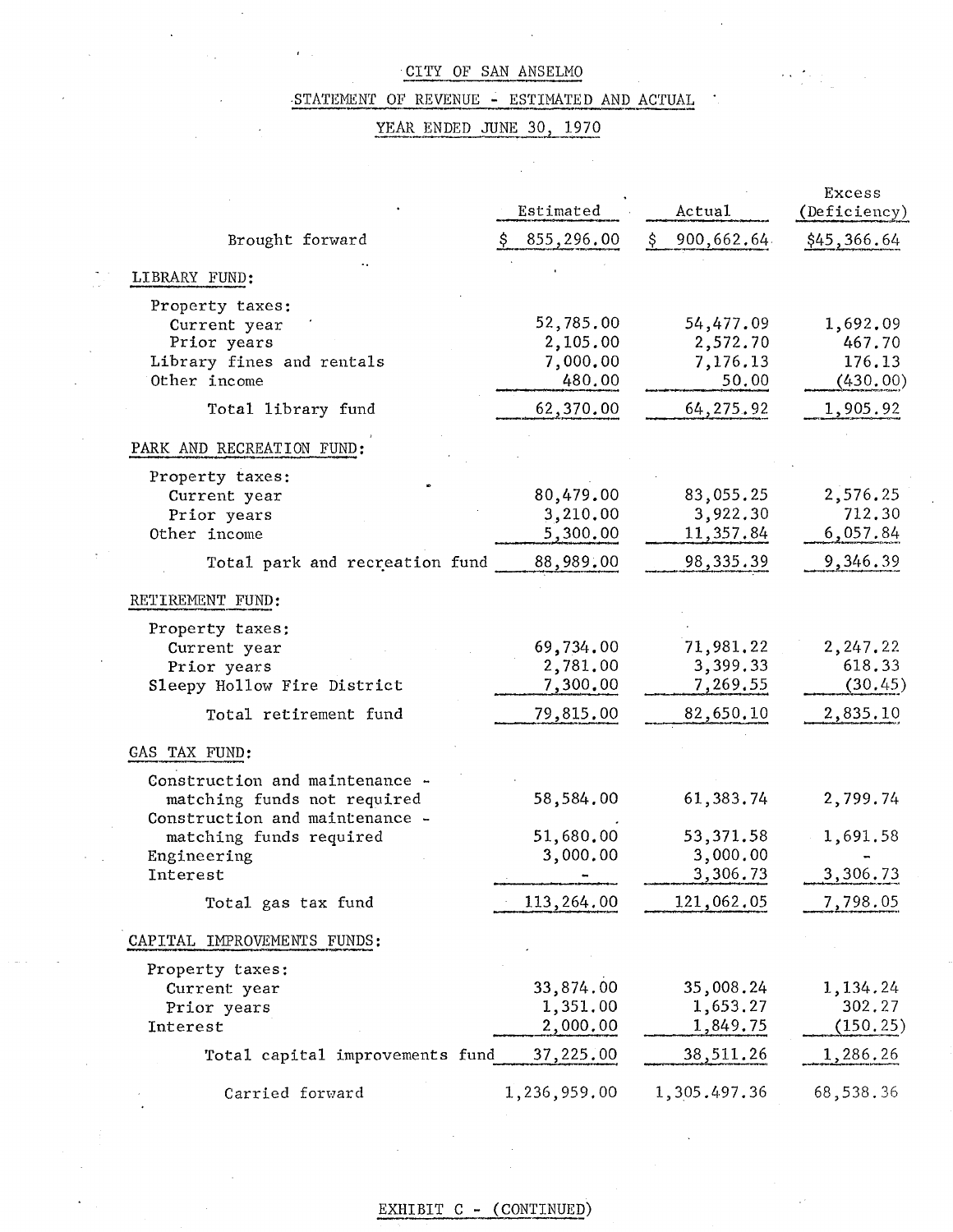## STATEMENT OF REVENUE - ESTIMATED AND ACTUAL

# YEAR ENDED JUNE 30, 1970

|                                               | Estimated           | Actual              | Excess<br>(Deficiency) |
|-----------------------------------------------|---------------------|---------------------|------------------------|
| Brought forward                               | \$1,236,959.00      | \$1,305,497.36      | \$68,538.36            |
| STORM DRAINS FUND:                            |                     |                     |                        |
| Property taxes:<br>Current year<br>Prior year | 14,237.00<br>568.00 | 14,705.82<br>694.49 | 468.82<br>126.49       |
| Total storm drains fund                       | 14,805.00           | 15,400.31           | 595.31                 |
| Total revenue - city funds                    | \$1,251,764.00      | 1,320,897.67        | \$69,133.67            |

#### SPECIAL ASSESSMENT DISTRICT FUND 1959-1:

Principal and interest

**TOTAL** ====

358.93 \$1,321,256.60

#### EXHIBIT C - (CONCLUDED)